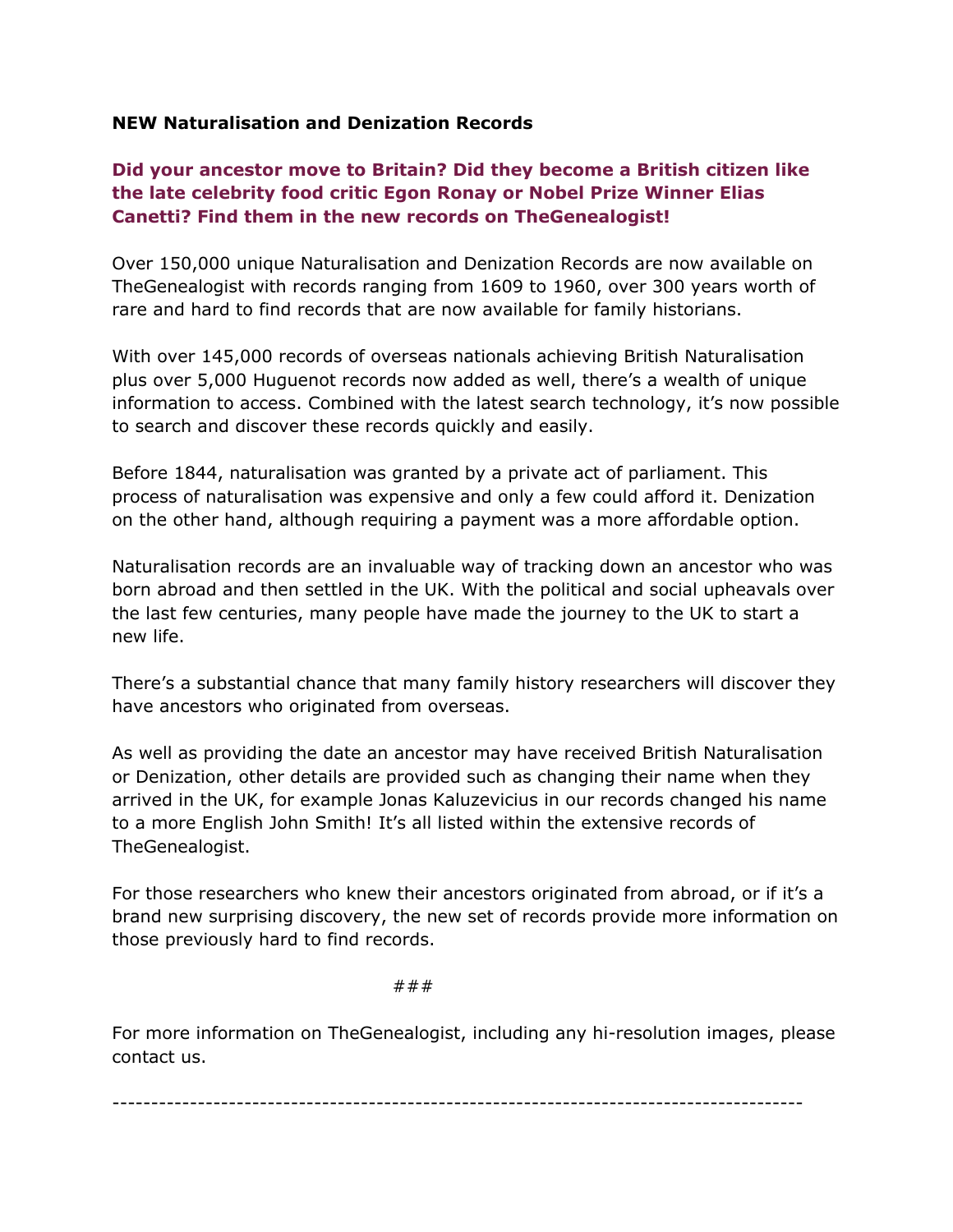# **NEW NATURALISATION AND DENIZATION RECORDS**

From people such as Egon Ronay, famous Hungarian born food critic, to Nobel Prize Winner, Elias Canetti to Baron Joseph Kagan, inventor of Gannex fabric coats, to many thousands of other naturalised citizens, their records are now available on TheGenealogist.

Before 1844, naturalisation was granted by a private Act of Parliament. Until 1844, the procedure for naturalisation was expensive and only a few could afford it. Those naturalised by an Act of Parliament received the rights of a natural-born British subject.

Denizations required a payment to become an English subject, protected by the Crown and English Law. Once granted denization, you were still subject to alien rates of tax, unable to vote, hold civil or military office or inherit land.

Egon Ronay, came from Budapest to the UK in 1946. His father's connections allowed him to get a management position at Prince's Restaurant in Piccadilly, London. He then took on a tea room near Harrods and his reputation grew from there.



Egon Ronay is found quickly and easily using the unique Master Search feature on TheGenealogist.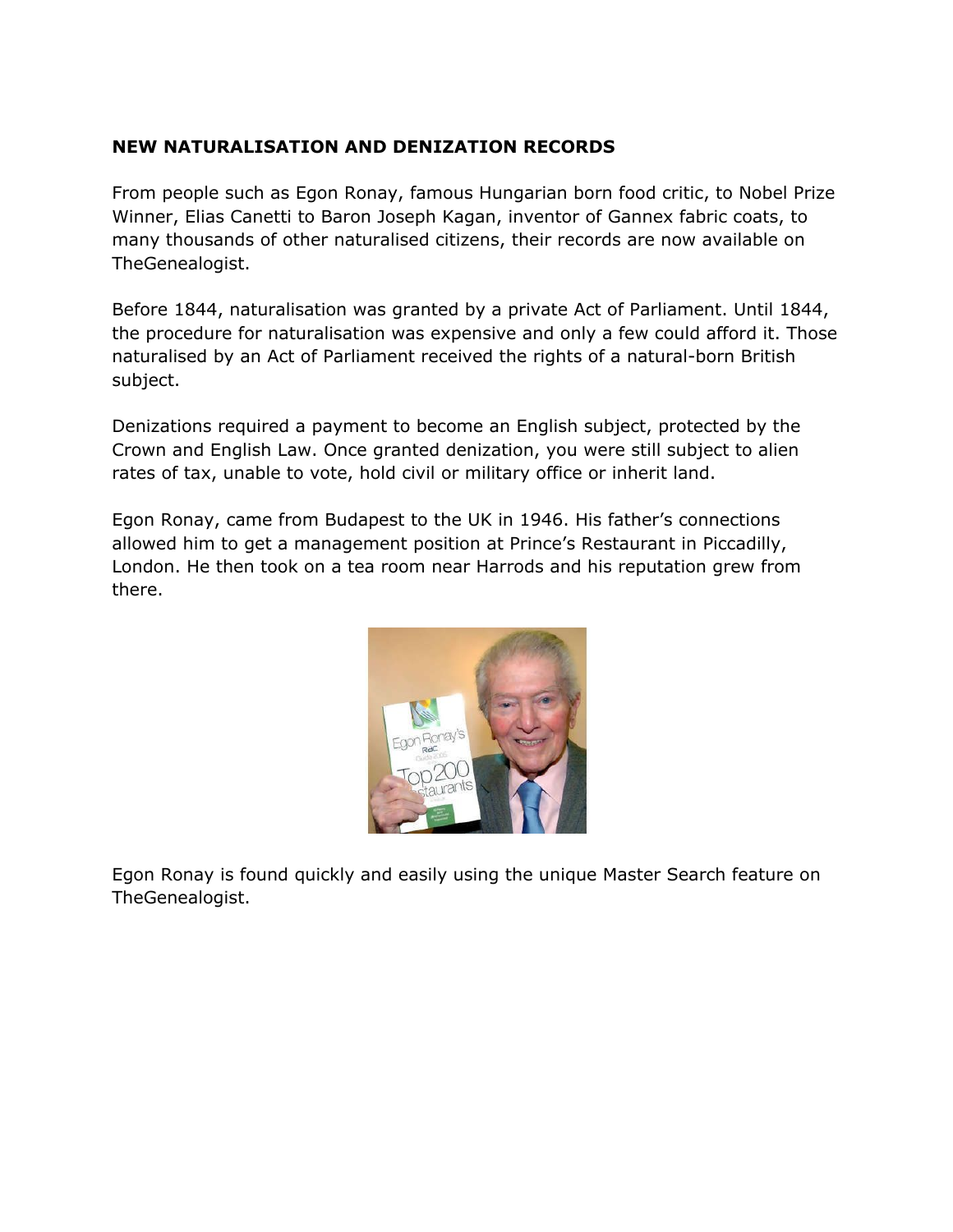|                               |                 |                                     | The Genealogist.co.uk                    |                                            |                                  |                            |         |
|-------------------------------|-----------------|-------------------------------------|------------------------------------------|--------------------------------------------|----------------------------------|----------------------------|---------|
| <b>Search</b>                 | <b>TreeView</b> | <b>Research Log</b><br><b>Forum</b> | <b>Community</b>                         | <b>DNA</b> New                             | <b>My Account</b>                | <b>Help</b><br><b>News</b> | Log Out |
|                               |                 |                                     | <b>Home Office Naturalisation Search</b> |                                            |                                  |                            |         |
|                               |                 | Forename:<br><b>Options: Exact</b>  |                                          | Surname:<br>Ronay<br><b>Options: Exact</b> |                                  |                            |         |
|                               |                 | Search                              |                                          |                                            | Show Advanced Search             |                            |         |
|                               |                 |                                     | <b>Found 1 Results</b>                   |                                            |                                  |                            |         |
| $\frac{A}{\sqrt{2}}$ Forename | $4$ Surname     | ≜<br><b>Alternate Forename</b>      | Alternate Surname                        | $rac{4}{2}$ Country                        | $\frac{4}{\pi}$ Date Certificate | $R$ esidence               |         |
| Egon Miklos                   | Ronay           |                                     |                                          | Hungary                                    | 7th February 1952                | London                     | 的公用     |
|                               |                 |                                     | <b>Found 1 Results</b>                   |                                            |                                  |                            |         |

We then find more information on his naturalisation record from the transcribed record.

| <b>Home Office Naturalisation Record</b> |                                                                                                    |  |  |  |
|------------------------------------------|----------------------------------------------------------------------------------------------------|--|--|--|
| <b>Record Type</b>                       | Naturalization                                                                                     |  |  |  |
| Date                                     | 1952                                                                                               |  |  |  |
| Forename                                 | Egon Miklos                                                                                        |  |  |  |
| Surname                                  | Ronay                                                                                              |  |  |  |
| <b>Residence</b>                         | London                                                                                             |  |  |  |
| Country                                  | Hungary                                                                                            |  |  |  |
| <b>Date Certificate</b>                  | 7th February 1952                                                                                  |  |  |  |
|                                          | View Original Image Save to Research Log<br>Print Record<br>Close Window<br>© TheGenealogist.co.uk |  |  |  |

After arriving in London in 1946, TheGenealogist allows us to see the details of Egon Ronay and how he became a 'fully fledged' naturalised British Citizen in 1952. Granted by the Secretary of State for the Home Office we can view a copy of the actual record in clear detail.

| Name                                                        |                          | Country           | Date of Certificate; Place of Residence;<br>and No. of Certificate                                          |
|-------------------------------------------------------------|--------------------------|-------------------|-------------------------------------------------------------------------------------------------------------|
| Rogina, Maria<br>$\cdots$<br>Roginkin, Feiga Fay            | $\cdots$                 | Austria<br>Russia | 17/7/52; London; BNA 23327.<br>$7/1/52$ ; New Barnet, Hertfordshire; BNA 21555                              |
| Romotowski, Waclaw<br>Ronay, Egon Miklos<br>Ronson, Jan<br> | $\cdots$<br>$\cdots$<br> | Poland<br>Hungary | 6/5/52; Glasgow, Lanarkshire;<br>BNA 22601.<br>7/2/52; London; BNA 21834.<br>See Rzonca, Jan Jozef Tadeusz. |

(i) Certificates granted by the Secretary of State for the Home Department-continued

Over the last 100 years many people have arrived in Britain to start a new life. Finding their details is an important piece of research and TheGenealogist offers a fully searchable way of finding their details.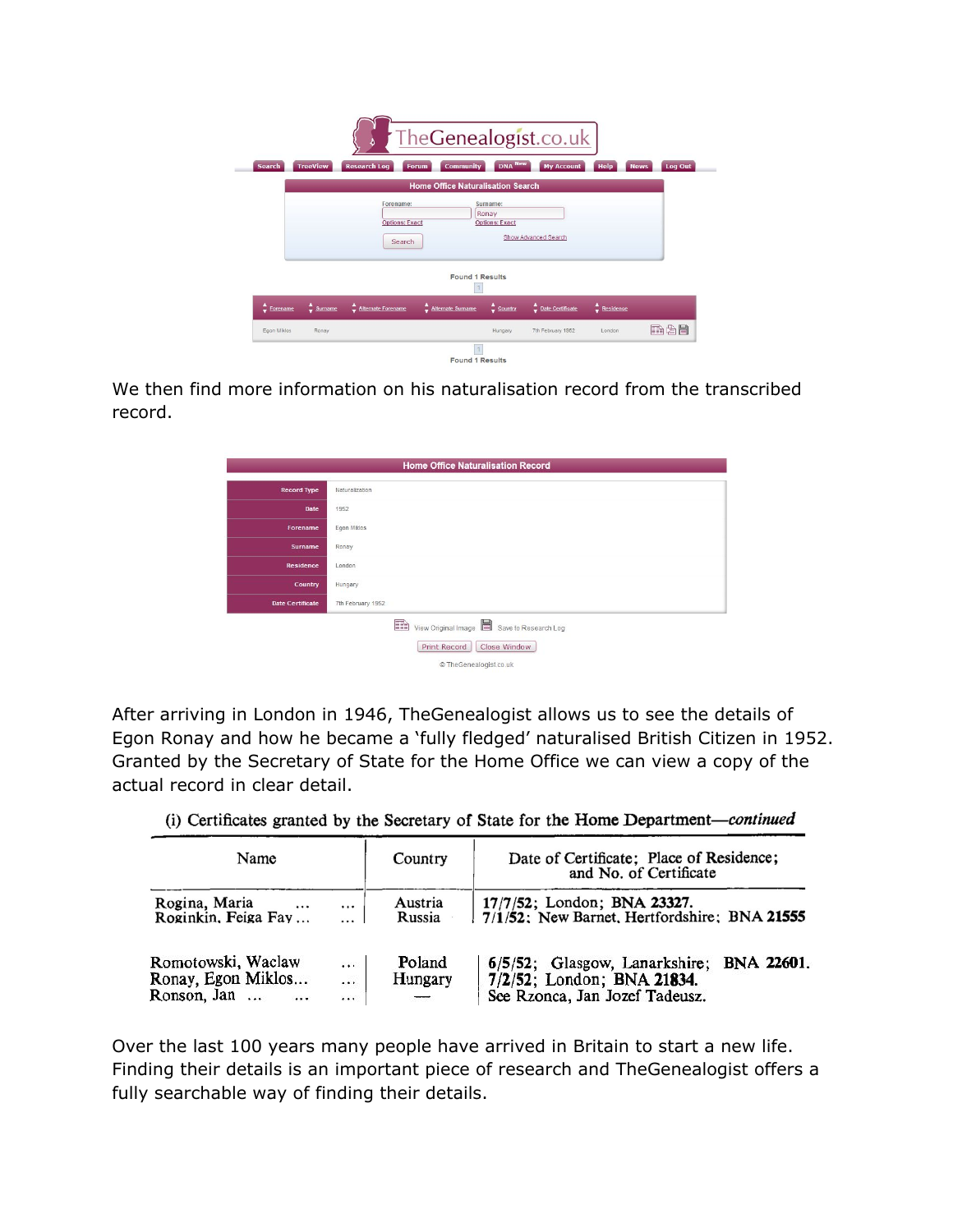TheGenealogist also has a list of Huguenot records available to view. With the records stretching back to early 1600s, it is a fascinating insight into the records of European protestants escaping religious persecution and settling in Britain in the 17th and 18th Centuries. We have an example below of Stephen Romilly, who applied for Naturalisation here in 1704 and 1705. From a well known and distinguished Huguenot family, we see him listed on TheGenealogist (and also the fact his naturalisation application was not successful in 1704).

Just by searching on the name 'Romilly' we are able to discover Stephen Romilly and his application for British naturalisation.

| <b>Search</b>          | <b>TreeView</b>          | <b>Research Log</b><br><b>Forum</b> | <b>DNA</b> New<br>Community                  | <b>My Account</b>    | <b>Help</b>  | Log Out<br><b>News</b> |
|------------------------|--------------------------|-------------------------------------|----------------------------------------------|----------------------|--------------|------------------------|
|                        |                          |                                     | <b>Home Office Naturalisation Search</b>     |                      |              |                        |
|                        |                          | Forename:<br><b>Options: Exact</b>  | Surname:<br>Romilly<br><b>Options: Exact</b> |                      |              |                        |
|                        |                          | Search                              |                                              | Show Advanced Search |              |                        |
|                        |                          |                                     | <b>Found 2 Results</b>                       |                      |              |                        |
|                        | $rac{4}{5}$ Surname<br>۵ | <b>Alternate Forename</b>           | Alternate Surname<br>$\frac{4}{7}$ Country   | Date Certificate     | $R$ esidence |                        |
| $\frac{4}{7}$ Forename |                          |                                     |                                              |                      |              | 而含日                    |
| Stephen                | Romilly                  |                                     |                                              |                      |              |                        |

Clearly transcribed, we see his unsuccessful application first.

|                     | <b>Home Office Naturalisation Record</b>              |  |  |  |
|---------------------|-------------------------------------------------------|--|--|--|
| <b>Record Type</b>  | Naturalization Bill Which Did Not Pass                |  |  |  |
| Date                | 1st February 1704                                     |  |  |  |
| Forename            | Stephen                                               |  |  |  |
| Surname             | Romilly                                               |  |  |  |
| <b>Fathers Name</b> | Peter Romilly                                         |  |  |  |
| <b>Mothers Name</b> | Katherine                                             |  |  |  |
| <b>Birth Place</b>  | Mompelier In Languedoc                                |  |  |  |
|                     | h<br>E<br>View Original Image<br>Save to Research Log |  |  |  |

Then in 1705, we see his successful application in the transcribed records.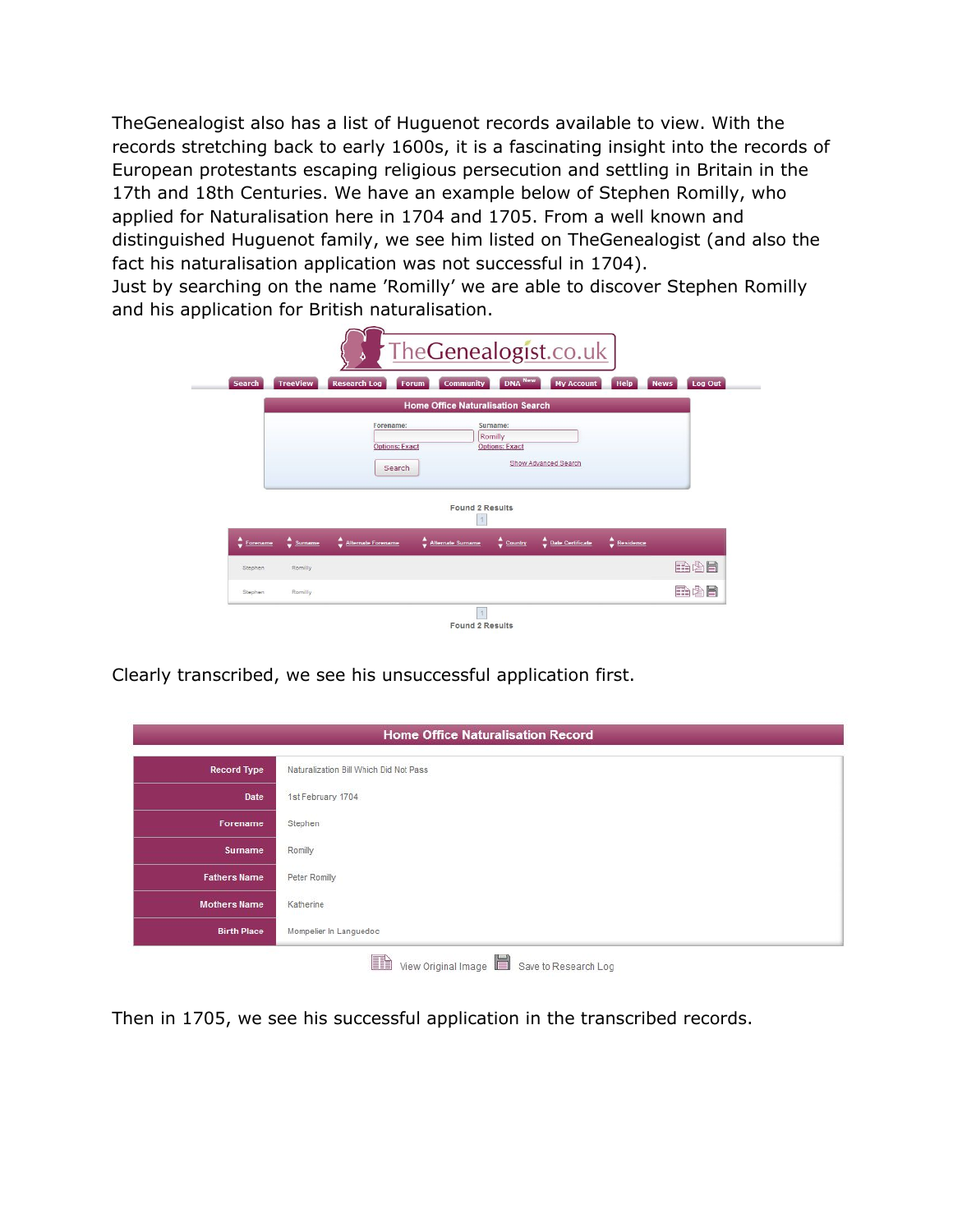|                     | <b>Home Office Naturalisation Record</b> |  |  |
|---------------------|------------------------------------------|--|--|
| <b>Record Type</b>  | Naturalization                           |  |  |
| Date                | 26th January 1705                        |  |  |
| Forename            | Stephen                                  |  |  |
| Surname             | Romilly                                  |  |  |
| <b>Fathers Name</b> | Peter Romilly                            |  |  |
| <b>Mothers Name</b> | Katherine                                |  |  |
| <b>Birth Place</b>  | Montpeillier, France                     |  |  |
|                     | $\equiv$<br><b>HILLEN</b>                |  |  |

View Original Image I Save to Research Log

A copy of the original from 1705 is available in a clear, high resolution image. Many of the records also give further information, in this case we are given the names of the parents of Stephen Romilly, including his birthplace as well.

#### 50

### NATURALIZATIONS.

- JOHN DE LA COURT (DELACOURT), son of Isaac De Lacourt, by Ann his wife, born at Tours in France.
- JOHN BOULON, son of Bartholomew Boulon, by Jane his wife, born at Autun in France. STEPHEN ROMILLY, son of Peter Romilly, by Katherine his wife, born at Montpeillier in France.

PAUL RONDELET, son of Peter Rondelet, by Mary his wife, born at Barbesieux in France. LAURENCE RUSSELL, son of Laurence Russell, by Mary his wife, born at Rouen in the Province of Normandy, in France.

PETER CHAMPION DE CREPIGNY (CRESPIGNY), son of Claude Champion de Crepigny, by Mary his wife, born at Vierville in Normandy, in France.

PETED OILANTITEAIL con of Patar Ouantitaau by Mary his wife harn at Moira in Deanon

As well as providing the date an ancestor may have received British Naturalisation, other details are provided such as changing ones name when you arrive in the UK. In this case, Jonas Kaluzevicius from Lithuania uses the name of 'John Smith' once in the UK and this is discovered in his record from 1958.



For those who knew their ancestors originated from abroad, or if it is a brand new discovery, TheGenealogist can help you delve deeper and find out more information on their origins. Using the latest technology to aid your search, you can find out so much more about your ancestors.